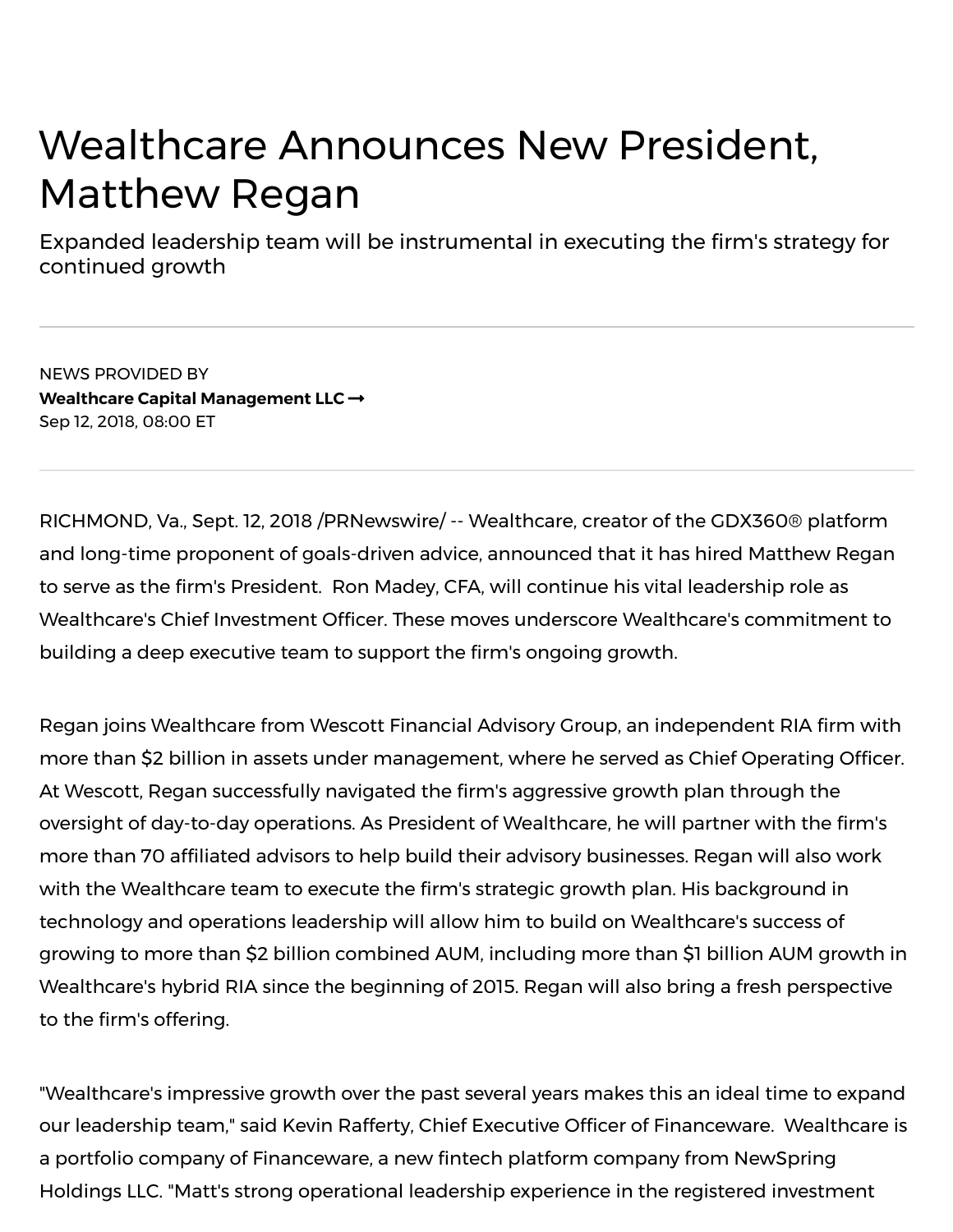advisor space will complement and strengthen our executive team's depth of expertise while positioning Wealthcare for continued, sustainable growth. We also look forward to leveraging Ron's investment expertise to best serve the firm's advisor and investor clients as CIO."

Regan shares Wealthcare's commitment to utilizing its patented goals-based wealth management process to help advisors, enterprises and investors rethink their approach to life goal planning and investing.

"The evolving wealth management landscape provides unique and exciting opportunities for advisors who are looking to grow and scale their businesses," Regan said. "I'm thrilled to have the opportunity to help an even greater number of advisors improve their operational, financial planning and portfolio management capabilities for the benefit of their clients. I'm excited to work with Kevin, Ron, and the entire Wealthcare family to more effectively expand the reach of Wealthcare's goals-driven approach in the marketplace."

# **About Wealthcare**

Wealthcare Capital Management LLC architected its original goals-based planning and investing methodology more than 18 years ago and holds 12 patents on this established goals management process. Powered by its patented Comfort Zone®, Wealthcare's approach features innovative, personalized experiences and step-by-step tools that create deeper relationships between advisors and investors. Wealthcare empowers firms and advisors to grow their advisory businesses by providing GDX360® - Wealthcare's proven fiduciary process that seamlessly integrates planning, investing and trading – and a full-suite of practicemanagement services. Wealthcare Advisory Partners LLC is the firm's Hybrid RIA, which was created in 2014. Wealthcare is a Financeware portfolio company with over \$2 billion in AUM across both RIAs, and serving more than 70 affiliated advisors. Learn more at [www.wealthcare](http://www.wealthcarecapital.com/)capital.com.

### **About Financeware**

Financeware is the industry's leading fintech platform company focused exclusively on connecting and perfecting the tech infrastructure of the new wealth experience. Established by NewSpring Holdings in 2018, Financeware was born of a need to connect winning solution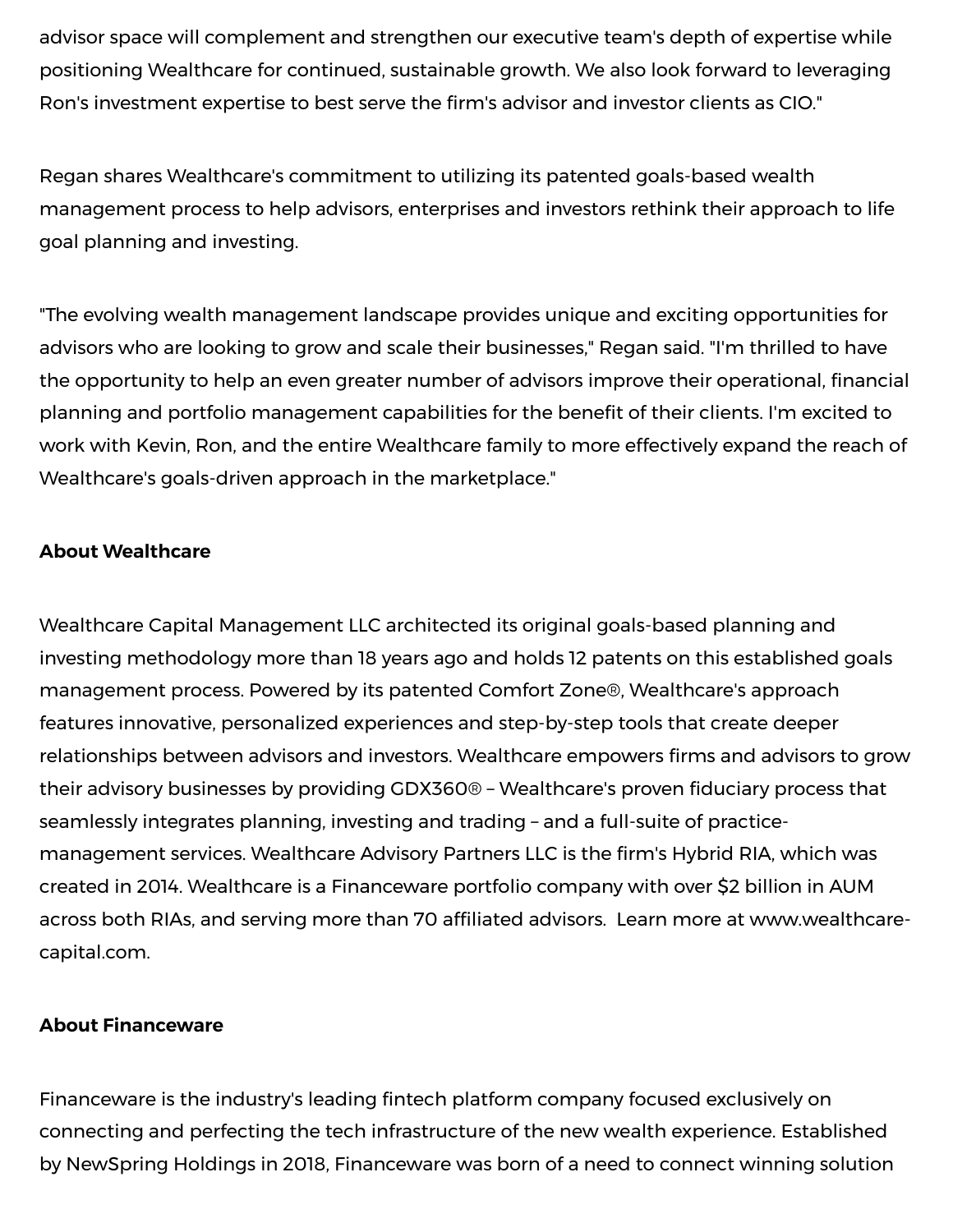sets to the fast-moving targets, partners and market relationships playing out across the entire wealth management sector. With a deep history of game-changing wins driven by broad and deep market leadership, the group drives strategic growth of portfolio companies focused in key areas of wealth management, financial advisory, and data management. Learn more at www.financewaregroup.com.

# **About NewSpring Holdings**

NewSpring Holdings, NewSpring's dedicated holding company with a strategy focused on control buyouts and platform builds, brings a wealth of knowledge, experience, and resources to take profitable, growing companies to the next level through acquisitions and proven organic methodologies. Founded in 1999, NewSpring partners with the innovators, makers, and operators of high-performing companies in dynamic industries to catalyze new growth and seize compelling opportunities. The Firm manages approximately \$1.7 billion across four distinct strategies covering the spectrum from growth equity and control buyouts to mezzanine debt. Partnering with management teams to help develop their businesses into market leaders, NewSpring identifies opportunities and builds relationships using its network of industry leaders and influencers across a wide array of operational areas and industries. Visit NewSpring at [www.newspringcapital.com](http://www.newspringcapital.com/).

Related link: <https://goo.gl/DyimSR>

### **Media Contact**

Stephen Sullivan

Director of Marketing

(484) 232-5292

[SSullivan@wealthcarecapital.com](mailto:SSullivan@wealthcarecapital.com)

SOURCE Wealthcare Capital Management LLC

 $h_{\text{reduced}}$  releases. The matthcare-announces-new-president-matthew-regard-semi-300710568.html?tc=eml\_cleartime 3/4468.html?tc=eml\_cleartime 3/4468.html?tc=eml\_cleartime 3/4468.html?tc=eml\_cleartime 3/4468.html?tc=eml\_clea Related Links